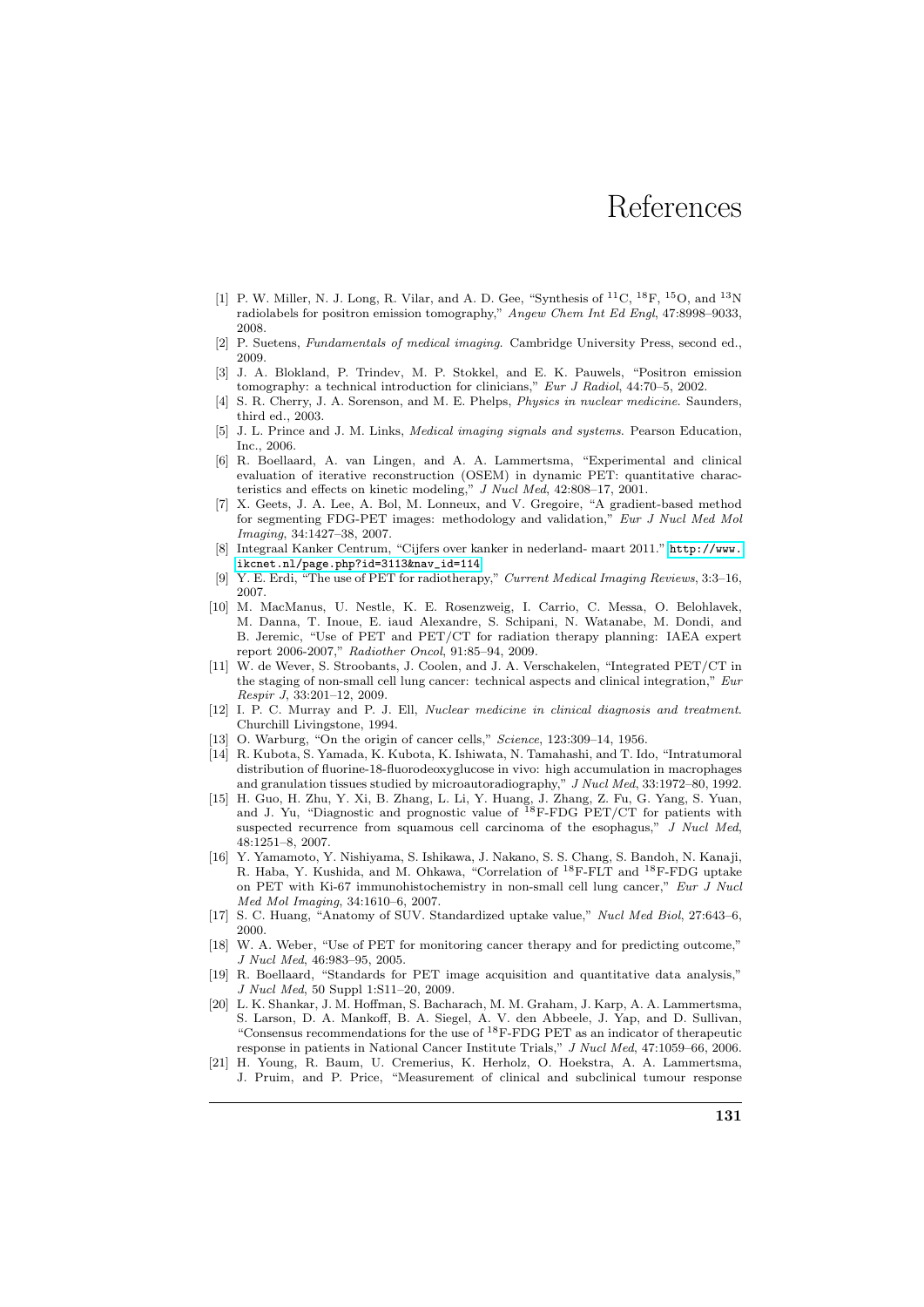using  $[18F]$ -fluorodeoxyglucose and positron emission tomography: review and 1999 EORTC recommendations. European Organization for Research and Treatment of Cancer (EORTC) PET Study Group," Eur J Cancer, 35:1773–82, 1999.

- [22] A. A. Lammertsma, C. J. Hoekstra, G. Giaccone, and O. S. Hoekstra, "How should we analyse FDG PET studies for monitoring tumour response?," Eur J Nucl Med Mol Imaging, 33 Suppl 1:16–21, 2006.
- [23] R. Boellaard, M. J. O′Doherty, W. A. Weber, F. M. Mottaghy, M. N. Lonsdale, S. G. Stroobants, W. J. Oyen, J. Kotzerke, O. S. Hoekstra, J. Pruim, P. K. Marsden, K. Tatsch, C. J. Hoekstra, E. P. Visser, B. Arends, F. J. Verzijlbergen, J. M. Zijlstra, E. F. Comans, A. A. Lammertsma, A. M. Paans, A. T. Willemsen, T. Beyer, A. Bockisch, C. Schaefer-Prokop, D. Delbeke, R. P. Baum, A. Chiti, and B. J. Krause, "FDG PET and PET/CT: EANM procedure guidelines for tumour PET imaging: version 1.0," Eur J Nucl Med Mol Imaging, 37:181–200, 2010.
- [24] C. J. Hoekstra, I. Paglianiti, O. S. Hoekstra, E. F. Smit, P. E. Postmus, G. J. Teule, and A. A. Lammertsma, "Monitoring response to therapy in cancer using [18F]-2-fluoro-2 deoxy-D-glucose and positron emission tomography: an overview of different analytical methods," Eur J Nucl Med, 27:731–43, 2000.
- [25] S. F. Petit, W. J. van Elmpt, C. J. Oberije, E. Vegt, A. M. Dingemans, P. Lambin, A. L. Dekker, and D. de Ruysscher, "[18F]fluorodeoxyglucose uptake patterns in lung before radiotherapy identify areas more susceptible to radiation-induced lung toxicity in non-small-cell lung cancer patients," Int J Radiat Oncol Biol Phys, 81:698–705, 2011.
- [26] L. F. de Geus-Oei, H. F. van der Heijden, F. H. Corstens, and W. J. Oyen, "Predictive and prognostic value of FDG-PET in non-small-cell lung cancer: a systematic review," Cancer, 110:1654–64, 2007.
- [27] U. Nestle, S. Kremp, A. Schaefer-Schuler, C. Sebastian-Welsch, D. Hellwig, C. Rube, and C. M. Kirsch, "Comparison of different methods for delineation of <sup>18</sup>F-FDG PETpositive tissue for target volume definition in radiotherapy of patients with non-small cell lung cancer," J Nucl Med, 46:1342–8, 2005.
- [28] M. Wanet, J. A. Lee, B. Weynand, M. de Bast, A. Poncelet, V. Lacroix, E. Coche, V. Gregoire, and X. Geets, "Gradient-based delineation of the primary GTV on FDG-PET in non-small cell lung cancer: a comparison with threshold-based approaches, CT and surgical specimens," Radiother Oncol, 98:117–25, 2011.
- [29] A. C. Paulino, M. Koshy, R. Howell, D. Schuster, and L. W. Davis, "Comparison of CT- and FDG-PET-defined gross tumor volume in intensity-modulated radiotherapy for head-and-neck cancer," Int J Radiat Oncol Biol Phys, 61:1385–92, 2005.
- [30] R. Boellaard, N. C. Krak, O. S. Hoekstra, and A. A. Lammertsma, "Effects of noise, image resolution, and ROI definition on the accuracy of standard uptake values: a simulation study," J Nucl Med, 45:1519–27, 2004.
- [31] A. Schaefer, S. Kremp, D. Hellwig, C. Rube, C. M. Kirsch, and U. Nestle, "A contrastoriented algorithm for FDG-PET-based delineation of tumour volumes for the radiotherapy of lung cancer: derivation from phantom measurements and validation in patient data," Eur J Nucl Med Mol Imaging, 35:1989–99, 2008.
- [32] J. A. van Dalen, A. L. Hoffmann, V. Dicken, W. V. Vogel, B. Wiering, T. J. Ruers, N. Karssemeijer, and W. J. Oyen, "A novel iterative method for lesion delineation and volumetric quantification with FDG PET," Nucl Med Commun, 28:485–93, 2007.
- [33] U. Nestle, W. Weber, M. Hentschel, and A. L. Grosu, "Biological imaging in radiation therapy: role of positron emission tomography," Phys Med Biol, 54:R1–25, 2009.
- [34] H. Zaidi and I. E. Naqa, "PET-guided delineation of radiation therapy treatment volumes: a survey of image segmentation techniques," Eur J Nucl Med Mol Imaging, 37:2165–87, 2010.
- [35] M. Hatt, C. C. le Rest, N. Albarghach, O. Pradier, and D. Visvikis, "PET functional volume delineation: a robustness and repeatability study," Eur J Nucl Med Mol Imaging, 38:663–72, 2011.
- [36] N. E. Avril and W. A. Weber, "Monitoring response to treatment in patients utilizing PET," Radiol Clin North Am, 43:189–204, 2005.
- [37] E. Bastiaannet, H. Groen, P. L. Jager, D. C. Cobben, W. T. van der Graaf, W. Vaalburg, and H. J. Hoekstra, "The value of FDG-PET in the detection, grading and response to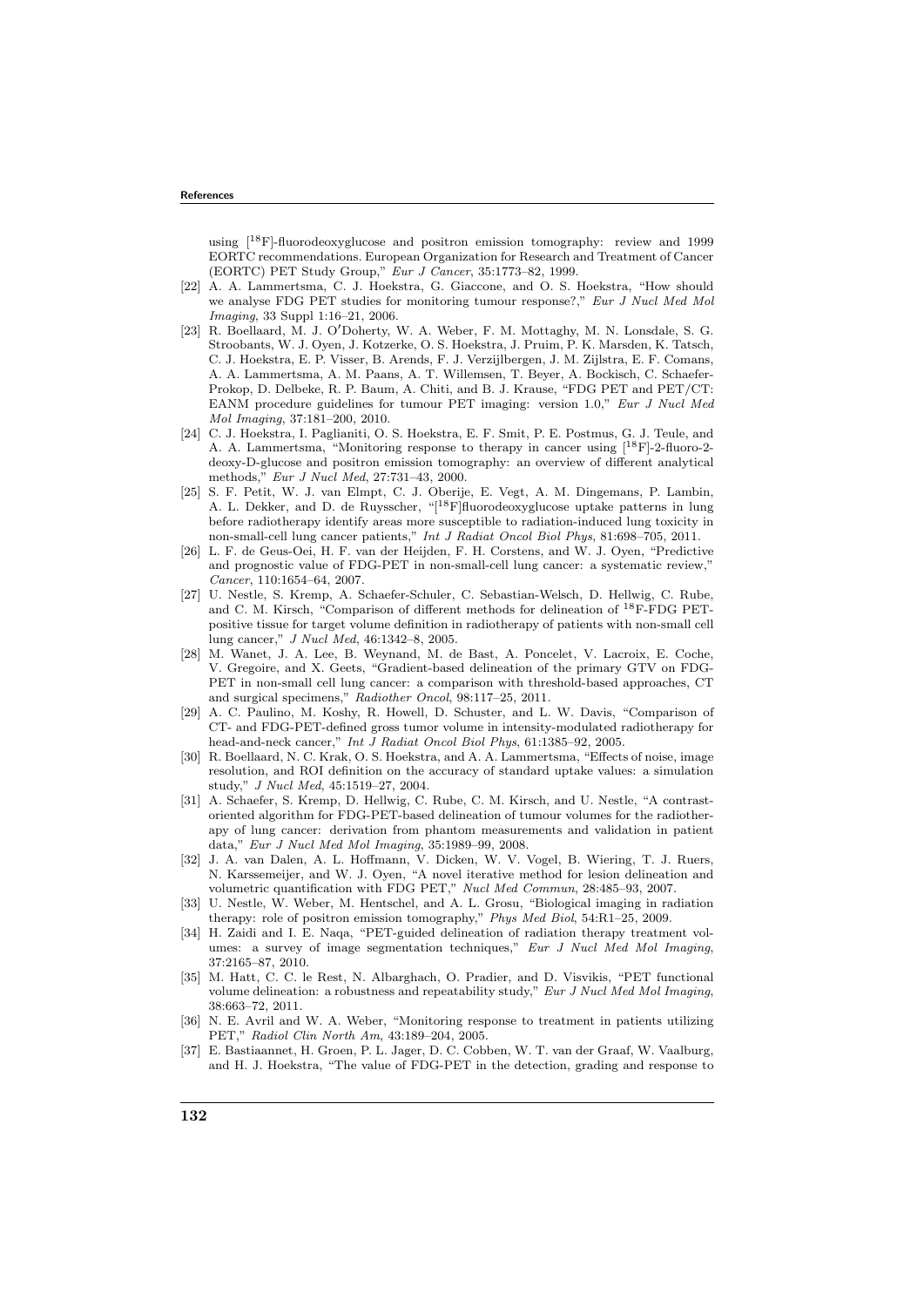therapy of soft tissue and bone sarcomas; a systematic review and meta-analysis," Cancer Treat Rev, 30:83–101, 2004.

- [38] J. W. Fletcher, B. Djulbegovic, H. P. Soares, B. A. Siegel, V. J. Lowe, G. H. Lyman, R. E. Coleman, R. Wahl, J. C. Paschold, N. Avril, L. H. Einhorn, W. W. Suh, D. Samson, D. Delbeke, M. Gorman, and A. F. Shields, "Recommendations on the use of <sup>18</sup>F-FDG PET in oncology," J Nucl Med, 49:480–508, 2008.
- [39] C. J. Hoekstra, S. G. Stroobants, E. F. Smit, J. Vansteenkiste, H. van Tinteren, P. E. Postmus, R. P. Golding, B. Biesma, F. J. Schramel, N. van Zandwijk, A. A. Lammertsma, and O. S. Hoekstra, "Prognostic relevance of response evaluation using  $[{}^{18}F]$ -2-fluoro-2deoxy-D-glucose positron emission tomography in patients with locally advanced nonsmall-cell lung cancer," J Clin Oncol, 23:8362–70, 2005.
- [40] M. E. Juweid, S. Stroobants, O. S. Hoekstra, F. M. Mottaghy, M. Dietlein, A. Guermazi, G. A. Wiseman, L. Kostakoglu, K. Scheidhauer, A. Buck, R. Naumann, K. Spaepen, R. J. Hicks, W. A. Weber, S. N. Reske, M. Schwaiger, L. H. Schwartz, J. M. Zijlstra, B. A. Siegel, and B. D. Cheson, "Use of positron emission tomography for response assessment of lymphoma: consensus of the Imaging Subcommittee of International Harmonization Project in Lymphoma," J Clin Oncol, 25:571–8, 2007.
- [41] J. F. Vansteenkiste and S. G. Stroobants, "The role of positron emission tomography with  $^{18}{\rm F}\mbox{-}$  fluoro-2-deoxy-D-glucose in respiratory oncology,"  $\it Eur~Respir~J,$  17:802–20, 2001.
- [42] G. R. Borst, J. S. Belderbos, R. Boellaard, E. F. Comans, K. de Jaeger, A. A. Lammertsma, and J. V. Lebesque, "Standardised FDG uptake: a prognostic factor for inoperable non-small cell lung cancer," Eur J Cancer, 41:1533–41, 2005.
- [43] C. J. Hoekstra, O. S. Hoekstra, S. G. Stroobants, J. Vansteenkiste, J. Nuyts, E. F. Smit, M. Boers, J. W. Twisk, and A. A. Lammertsma, "Methods to monitor response to chemotherapy in non-small cell lung cancer with  $^{18}$ F-FDG PET," *J Nucl Med*, 43:1304-9, 2002.
- [44] B. D. Cheson, B. Pfistner, M. E. Juweid, R. D. Gascoyne, L. Specht, S. J. Horning, B. Coiffier, R. I. Fisher, A. Hagenbeek, E. Zucca, S. T. Rosen, S. Stroobants, T. A. Lister, R. T. Hoppe, M. Dreyling, K. Tobinai, J. M. Vose, J. M. Connors, M. Federico, and V. Diehl, "Revised response criteria for malignant lymphoma," J Clin Oncol, 25:579– 86, 2007.
- [45] M. E. Juweid and B. D. Cheson, "Positron-emission tomography and assessment of cancer therapy," N Engl J Med, 354:496–507, 2006.
- [46] G. J. Hunter, L. M. Hamberg, N. M. Alpert, N. C. Choi, and A. J. Fischman, "Simplified measurement of deoxyglucose utilization rate," J Nucl Med, 37:950–5, 1996.
- [47] N. Sadato, T. Tsuchida, S. Nakaumra, A. Waki, H. Uematsu, N. Takahashi, N. Hayashi, Y. Yonekura, and Y. Ishii, "Non-invasive estimation of the net influx constant using the standardized uptake value for quantification of FDG uptake of tumours," Eur J Nucl Med, 25:559–64, 1998.
- [48] N. M. Freedman, S. K. Sundaram, K. Kurdziel, J. A. Carrasquillo, M. Whatley, J. M. Carson, D. Sellers, S. K. Libutti, J. C. Yang, and S. L. Bacharach, "Comparison of SUV and Patlak slope for monitoring of cancer therapy using serial PET scans," Eur J Nucl Med Mol Imaging, 30:46–53, 2003.
- [49] C. K. Kim and N. C. Gupta, "Dependency of standardized uptake values of fluorine-18 fluorodeoxyglucose on body size: comparison of body surface area correction and lean body mass correction," Nucl Med Commun, 17:890–4, 1996.
- [50] G. M. McDermott, A. Welch, R. T. Staff, F. J. Gilbert, L. Schweiger, S. I. Semple, T. A. Smith, A. W. Hutcheon, I. D. Miller, I. C. Smith, and S. D. Heys, "Monitoring primary breast cancer throughout chemotherapy using FDG-PET," Breast Cancer Res Treat, 102:75–84, 2007.
- [51] R. K. Doot, L. K. Dunnwald, E. K. Schubert, M. Muzi, L. M. Peterson, P. E. Kinahan, B. F. Kurland, and D. A. Mankoff, "Dynamic and static approaches to quantifying <sup>18</sup>F-FDG uptake for measuring cancer response to therapy, including the effect of granulocyte CSF," J Nucl Med, 48:920–5, 2007.
- [52] D. A. Mankoff, M. Muzi, and K. A. Krohn, "Quantitative positron emission tomography imaging to measure tumor response to therapy: what is the best method?," Mol Imaging Biol, 5:281–5, 2003.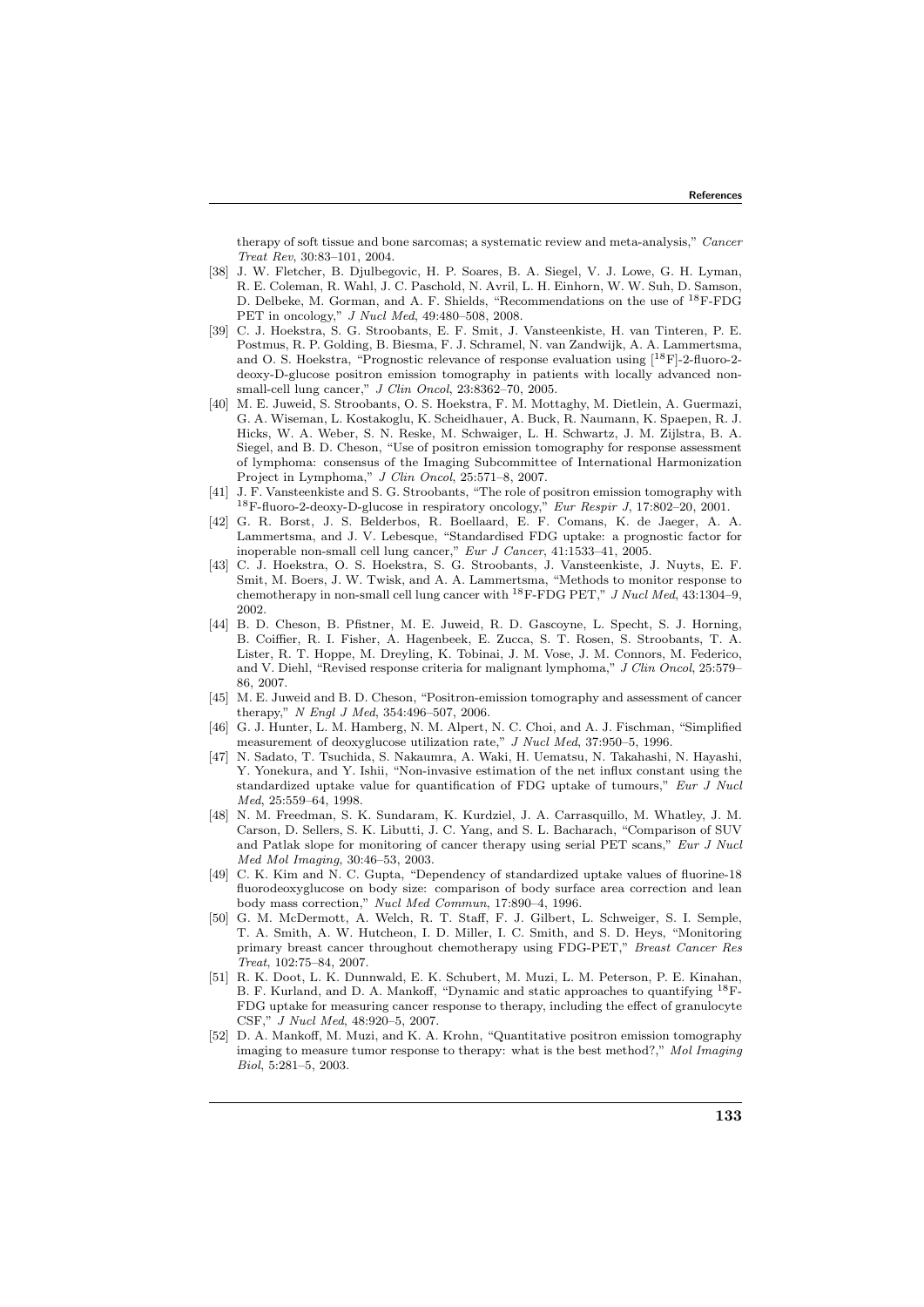## References

- [53] R. Boellaard, W. J. Oyen, C. J. Hoekstra, O. S. Hoekstra, E. P. Visser, A. T. Willemsen, B. Arends, F. J. Verzijlbergen, J. Zijlstra, A. M. Paans, E. F. Comans, and J. Pruim, "The Netherlands protocol for standardisation and quantification of FDG whole body PET studies in multi-centre trials," Eur J Nucl Med Mol Imaging, 35:2320-33, 2008.
- [54] G. Brix, J. Zaers, L. E. Adam, M. E. Bellemann, H. Ostertag, H. Trojan, U. Haberkorn, J. Doll, F. Oberdorfer, and W. J. Lorenz, "Performance evaluation of a whole-body PET scanner using the NEMA protocol. National Electrical Manufacturers Association,' J Nucl Med, 38:1614–23, 1997.
- [55] A. P. van der Weerdt, L. J. Klein, R. Boellaard, C. A. Visser, F. C. Visser, and A. A. Lammertsma, "Image-derived input functions for determination of MRGlu in cardiac <sup>18</sup>F-FDG PET scans," J Nucl Med, 42:1622–9, 2001.
- [56] L. M. Velasquez, R. Boellaard, G. Kollia, W. Hayes, O. S. Hoekstra, A. A. Lammertsma, and S. M. Galbraith, "Repeatability of <sup>18</sup>F-FDG PET in a multicenter phase I study of patients with advanced gastrointestinal malignancies," J Nucl Med, 50:1646–54, 2009.
- [57] J. F. Eary and D. A. Mankoff, "Tumor metabolic rates in sarcoma using FDG PET," J Nucl Med, 39:250–4, 1998.
- [58] K. S. Dai, D. Y. Tai, P. Ho, C. C. Chen, W. C. Peng, S. T. Chen, C. C. Hsu, Y. P. Liu, H. C. Hsieh, C. C. Yang, M. C. Tsai, and S. J. Mao, "Accuracy of the EasyTouch blood glucose self-monitoring system: a study of 516 cases," Clin Chim Acta, 349:135–41, 2004.
- [59] S. K. Sundaram, N. M. Freedman, J. A. Carrasquillo, J. M. Carson, M. Whatley, S. K. Libutti, D. Sellers, and S. L. Bacharach, "Simplified kinetic analysis of tumor <sup>18</sup>F-FDG uptake: a dynamic approach," J Nucl Med, 45:1328–33, 2004.
- [60] S. Roels, P. Slagmolen, J. Nuyts, J. A. Lee, D. Loeckx, F. Maes, S. Stroobants, F. Penninckx, and K. Haustermans, "Biological image-guided radiotherapy in rectal cancer: is there a role for FMISO or FLT, next to FDG?," Acta Oncol, 47:1237–48, 2008.
- [61] M. Hatt, D. Visvikis, and C. C. le Rest, "Autocontouring versus manual contouring," J Nucl Med, 52:658–9, 2011.
- [62] S. Surti, A. Kuhn, M. E. Werner, A. E. Perkins, J. Kolthammer, and J. S. Karp, "Performance of Philips Gemini TF PET/CT scanner with special consideration for its time-of-flight imaging capabilities," J Nucl Med, 48:471–80, 2007.
- [63] J. F. Daisne, M. Sibomana, A. Bol, T. Doumont, M. Lonneux, and V. Gregoire, "Tridimensional automatic segmentation of PET volumes based on measured source-tobackground ratios: influence of reconstruction algorithms," Radiother Oncol, 69:247–50, 2003.
- [64] F. Hofheinz, S. Dittrich, C. Potzsch, and J. Hoff, "Effects of cold sphere walls in PET phantom measurements on the volume reproducing threshold," Phys Med Biol, 55:1099-113, 2010.
- [65] A. K. Buck, M. Hetzel, H. Schirrmeister, G. Halter, P. Moller, C. Kratochwil, A. Wahl, G. Glatting, F. M. Mottaghy, T. Mattfeldt, B. Neumaier, and S. N. Reske, "Clinical relevance of imaging proliferative activity in lung nodules," Eur J Nucl Med Mol Imaging, 32:525–33, 2005.
- [66] V. Frings, A. J. de Langen, E. F. Smit, F. H. P. van Velden, O. S. Hoekstra, H. van Tinteren, and R. Boellaard, "Repeatability of metabolically active volume measurements with  $^{18}$ F-FDG and  $^{18}$ F-FLT PET in non-small cell lung cancer," *J Nucl Med*, 51:1870-7, 2010.
- [67] M. Hatt, C. C. le Rest, E. O. Aboagye, L. M. Kenny, L. Rosso, F. E. Turkheimer, N. M. Albarghach, J. P. Metges, O. Pradier, and D. Visvikis, "Reproducibility of <sup>18</sup>F-FDG and  $3'$ -deoxy- $3'$ -<sup>18</sup>F-fluorothymidine PET tumor volume measurements," *J Nucl Med*, 51:1368–76, 2010.
- [68] P. Cheebsumon, M. Yaqub, F. H. P. van Velden, O. S. Hoekstra, A. A. Lammertsma, and R. Boellaard, "Impact of [18F]FDG PET image characteristics on automatic metabolic volume assessment [abstract]," Eur J Nucl Med Mol Imaging, 37(suppl 2):261s, 2010.
- [69] A. J. de Langen, B. Klabbers, M. Lubberink, R. Boellaard, M. D. Spreeuwenberg, B. J. Slotman, R. de Bree, E. F. Smit, O. S. Hoekstra, and A. A. Lammertsma, "Reproducibility of quantitative <sup>18</sup>F-3'-deoxy-3'-fluorothymidine measurements using positron emission tomography," Eur J Nucl Med Mol Imaging, 36:389–95, 2009.
- [70] D. Han, J. Yu, Y. Yu, G. Zhang, X. Zhong, J. Lu, Y. Yin, Z. Fu, D. Mu, B. Zhang, W. He,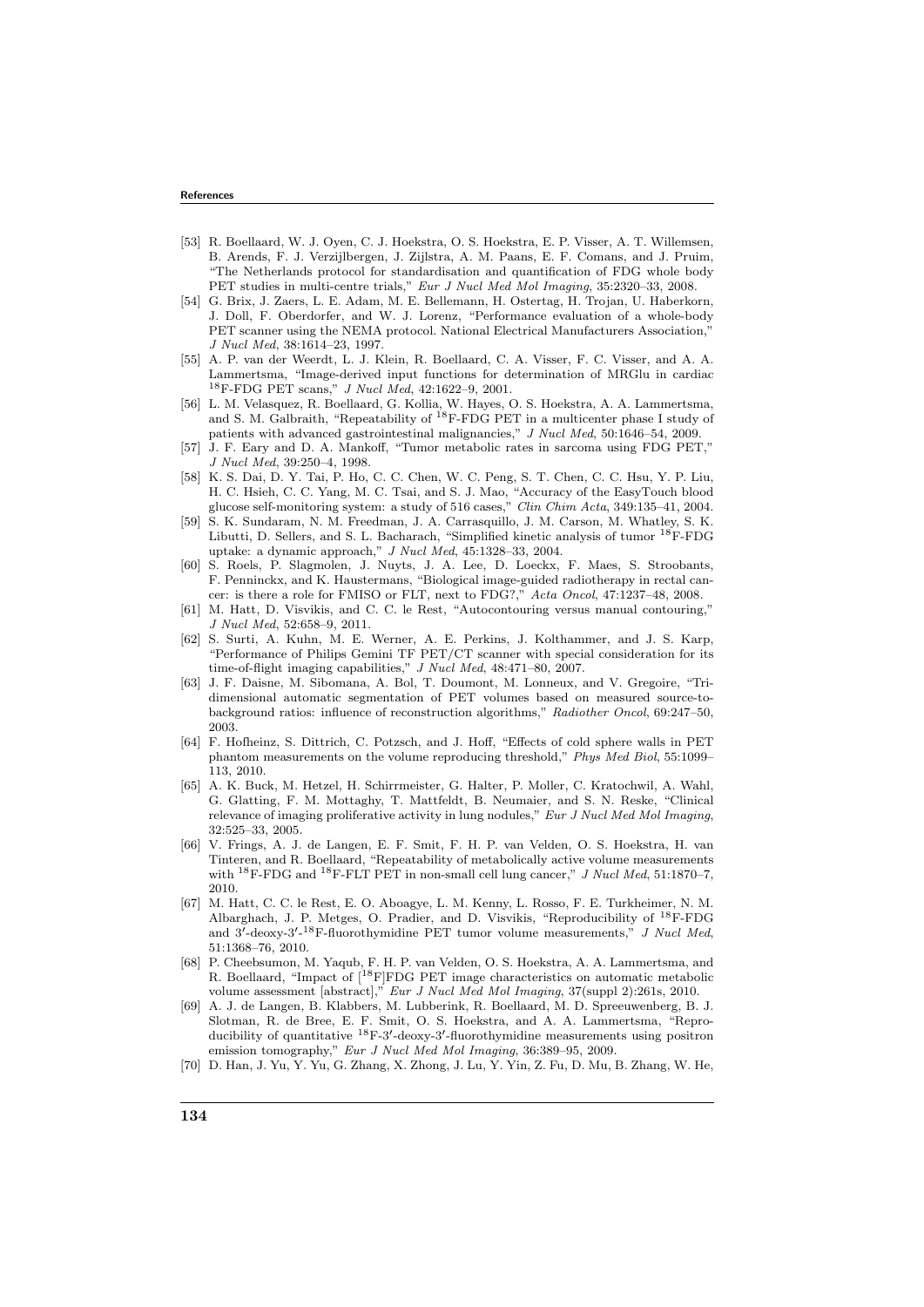Z. Huo, X. Liu, L. Kong, S. Zhao, and X. Sun, "Comparison of <sup>18</sup>F-fluorothymidine and <sup>18</sup>F-fluorodeoxyglucose PET/CT in delineating gross tumor volume by optimal threshold in patients with squamous cell carcinoma of thoracic esophagus," Int J Radiat Oncol Biol Phys, 76:1235–41, 2010.

- [71] A. van Baardwijk, G. Bosmans, L. Boersma, J. Buijsen, S. Wanders, M. Hochstenbag, R. J. van Suylen, A. Dekker, C. hing Oberije, R. Houben, S. M. Bentzen, M. van Kroonenburgh, P. Lambin, and D. de Ruysscher, "PET-CT-based auto-contouring in non-small-cell lung cancer correlates with pathology and reduces interobserver variability in the delineation of the primary tumor and involved nodal volumes," Int J Radiat Oncol Biol Phys, 68:771–8, 2007.
- [72] M. Hatt, D. Visvikis, N. M. Albarghach, F. Tixier, O. Pradier, and C. C. le Rest, "Prognostic value of <sup>18</sup>F-FDG PET image-based parameters in oesophageal cancer and impact of tumour delineation methodology," Eur J Nucl Med Mol Imaging, 38:1191–202, 2011.
- [73] P. Cheebsumon, F. H. P. van Velden, M. Yaqub, V. Frings, A. J. de Langen, O. S. Hoekstra, A. A. Lammertsma, and R. Boellaard, "Effects of image characteristics on performance of tumor delineation methods: a test-retest assessment," J Nucl Med, 52:1550–8, 2011.
- [74] P. Cheebsumon, M. Yaqub, F. H. P. van Velden, O. S. Hoekstra, A. A. Lammertsma, and R. Boellaard, "Impact of [<sup>18</sup>F]FDG PET imaging parameters on automatic tumour delineation: need for improved tumour delineation methodology," Eur J Nucl Med Mol Imaging, 38:2136–44, 2011.
- [75] M. Hatt, C. C. le Rest, P. Descourt, A. Dekker, D. de Ruysscher, M. Oellers, P. Lambin, O. Pradier, and D. Visvikis, "Accurate automatic delineation of heterogeneous functional volumes in positron emission tomography for oncology applications," Int J Radiat Oncol Biol Phys, 77:301–8, 2010.
- [76] J. Yu, X. Li, L. Xing, D. Mu, Z. Fu, X. Sun, X. Sun, G. Yang, B. Zhang, X. Sun, and C. C. Ling, "Comparison of tumor volumes as determined by pathologic examination and FDG-PET/CT images of non-small-cell lung cancer: a pilot study," Int J Radiat Oncol Biol Phys, 75:1468–74, 2009.
- [77] K. Wu, Y. C. Ung, J. Hornby, M. Freeman, D. Hwang, M. S. Tsao, M. Dahele, G. Darling, D. E. Maziak, R. Tirona, K. Mah, and C. S. Wong, "PET CT thresholds for radiotherapy target definition in non-small-cell lung cancer: how close are we to the pathologic findings?," Int J Radiat Oncol Biol Phys, 77:699–706, 2010.
- [78] C. Siedschlag, J. van Loon, A. van Baardwijk, M. M. Rossi, R. van Pel, J. L. Blaauwgeers, R. J. van Suylen, L. Boersma, J. Stroom, and K. G. Gilhuijs, "Analysis of the relative deformation of lung lobes before and after surgery in patients with NSCLC," Phys Med Biol, 54:5483–92, 2009.
- [79] E. P. Visser, M. E. Philippens, L. Kienhorst, J. H. Kaanders, F. H. Corstens, L. F. de Geus-Oei, and W. J. Oyen, "Comparison of tumor volumes derived from glucose metabolic rate maps and SUV maps in dynamic <sup>18</sup>F-FDG PET," J Nucl Med, 49:892-8, 2008.
- [80] P. Cheebsumon, F. H. P. van Velden, D. de Ruysscher, W. van Elmpt, M. Yaqub, O. S. Hoekstra, A. A. Lammertsma, and R. Boellaard, "Assessment of tumour volume in lung cancer: PET versus CT based methods [abstract]," Eur J Nucl Med Mol Imaging, 37(suppl 2):257s, 2010.
- [81] C. S. Patlak and R. G. Blasberg, "Graphical evaluation of blood-to-brain transfer constants from multiple-time uptake data. Generalizations," J Cereb Blood Flow Metab, 5:584–90, 1985.
- [82] P. Cheebsumon, L. M. Velasquez, C. J. Hoekstra, W. Hayes, R. W. Kloet, N. J. Hoetjes, E. F. Smit, O. S. Hoekstra, A. A. Lammertsma, and R. Boellaard, "Measuring response to therapy using FDG PET: semi-quantitative and full kinetic analysis," Eur J Nucl Med Mol Imaging, 38:832–42, 2011.
- [83] K. R. Zasadny and R. L. Wahl, "Enhanced FDG-PET tumor imaging with correlationcoefficient filtered influx-constant images," J Nucl Med, 37:371–4, 1996.
- [84] M. Hatt, C. C. le Rest, A. Turzo, C. Roux, and D. Visvikis, "A fuzzy locally adaptive Bayesian segmentation approach for volume determination in PET," IEEE Trans Med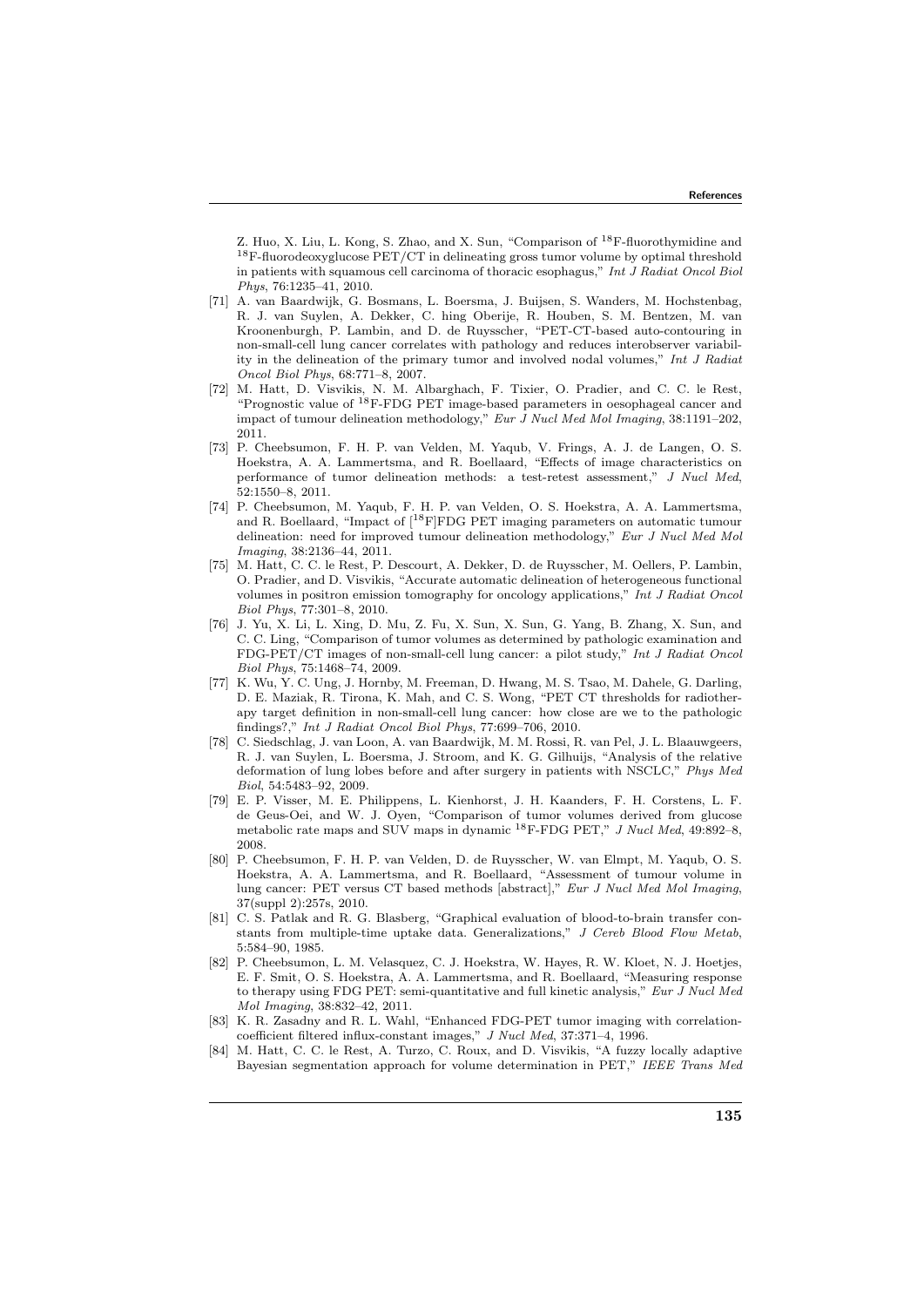Imaging, 28:881–93, 2009.

- [85] M. Hatt, D. Visvikis, O. Pradier, and C. C. le Rest, "Baseline <sup>18</sup>F-FDG PET imagederived parameters for therapy response prediction in oesophageal cancer," Eur J Nucl Med Mol Imaging, 38:1595–606, 2011.
- [86] M. Werner-Wasik, A. D. Nelson, W. Choi, Y. Arai, P. F. Faulhaber, P. Kang, F. D. Almeida, Y. Xiao, N. Ohri, K. D. Brockway, J. W. Piper, and A. S. Nelson, "What is the best way to contour lung tumors on PET scans? Multiobserver validation of a gradient-based method using a NSCLC digital PET phantom," Int J Radiat Oncol Biol Phys, 2011.
- [87] H. J. Aerts, A. A. van Baardwijk, S. F. Petit, C. Offermann, J. Loon, R. Houben, A. M. Dingemans, R. Wanders, L. Boersma, J. Borger, G. Bootsma, W. Geraedts, C. Pitz, J. Simons, B. G. Wouters, M. Oellers, P. Lambin, G. Bosmans, A. L. Dekker, and D. de Ruysscher, "Identification of residual metabolic-active areas within individual NSCLC tumours using a pre-radiotherapy <sup>18</sup>Fluorodeoxyglucose-PET-CT scan," Radiother Oncol, 91:386–92, 2009.